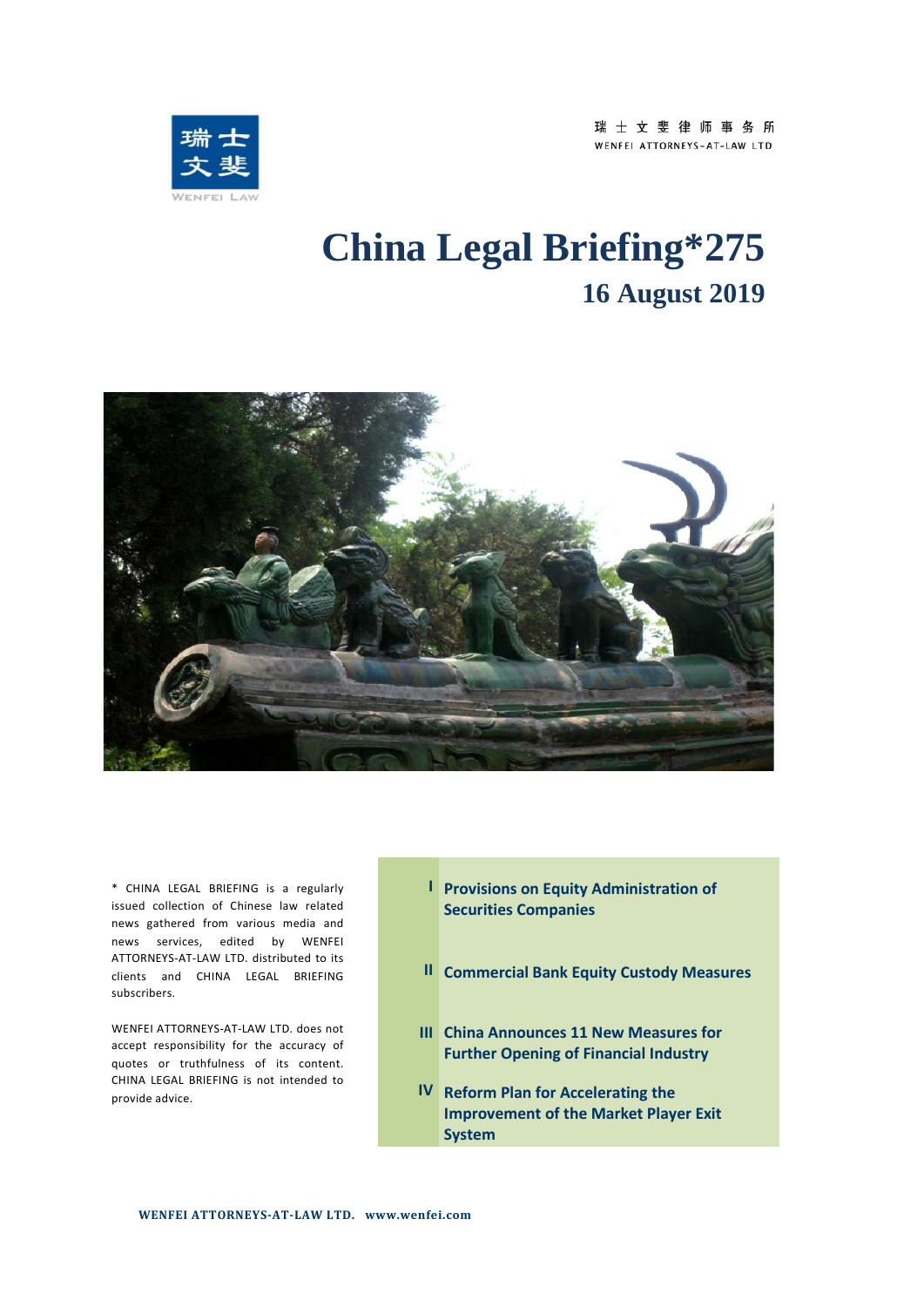#### **I. Provisions on Equity Administration of Securities Companies**

On July 5, 2019 the China Securities Regulatory Commission ("CSRC") issued the Provisions on Equity Administration of Securities Companies ("Provisions"). The Provisions are effective immediately from the date of issuance.

The Provisions divide securities into two categories according to their risk level and their business complexity: traditional securities companies and comprehensive securities companies. Compared to traditional securities companies, comprehensive securities companies will now be subject to higher qualification conditions and equity control requirements.

The shareholders of securities companies are now divided into four categories: controlling shareholders, main shareholders, shareholders holding 5% or more of the equity and shareholders holding less than 5% of the equity. Different regulatory requirements apply to each shareholder group. The higher the proportion of shares is, the stricter the applicable requirements. In addition, the Provisions stipulate that institutional investors of a securities company may not control shares that exceed 50% of total equity.

### **II.Commercial Bank Equity Custody Measures**

The Measures for the Equity Custody for Commercial Banks ("Measures"), were adopted at the second chairman's meeting of China Banking and Insurance Regulatory Commission ("CBIRC") on July 12, 2019. The main contents include the following two aspects:

Mandatory Custody: The measures stipulate that commercial banks must mandate a securities depository and a clearing institution, a regional equity market operator or any other equity custodians to manage their equity affairs.

Content of Custody: According to article 10 of the Measures, commercial banks have to provide the information of their shareholders, status of equity change, pledges, freezes and other materials to the custodian. The custodian will report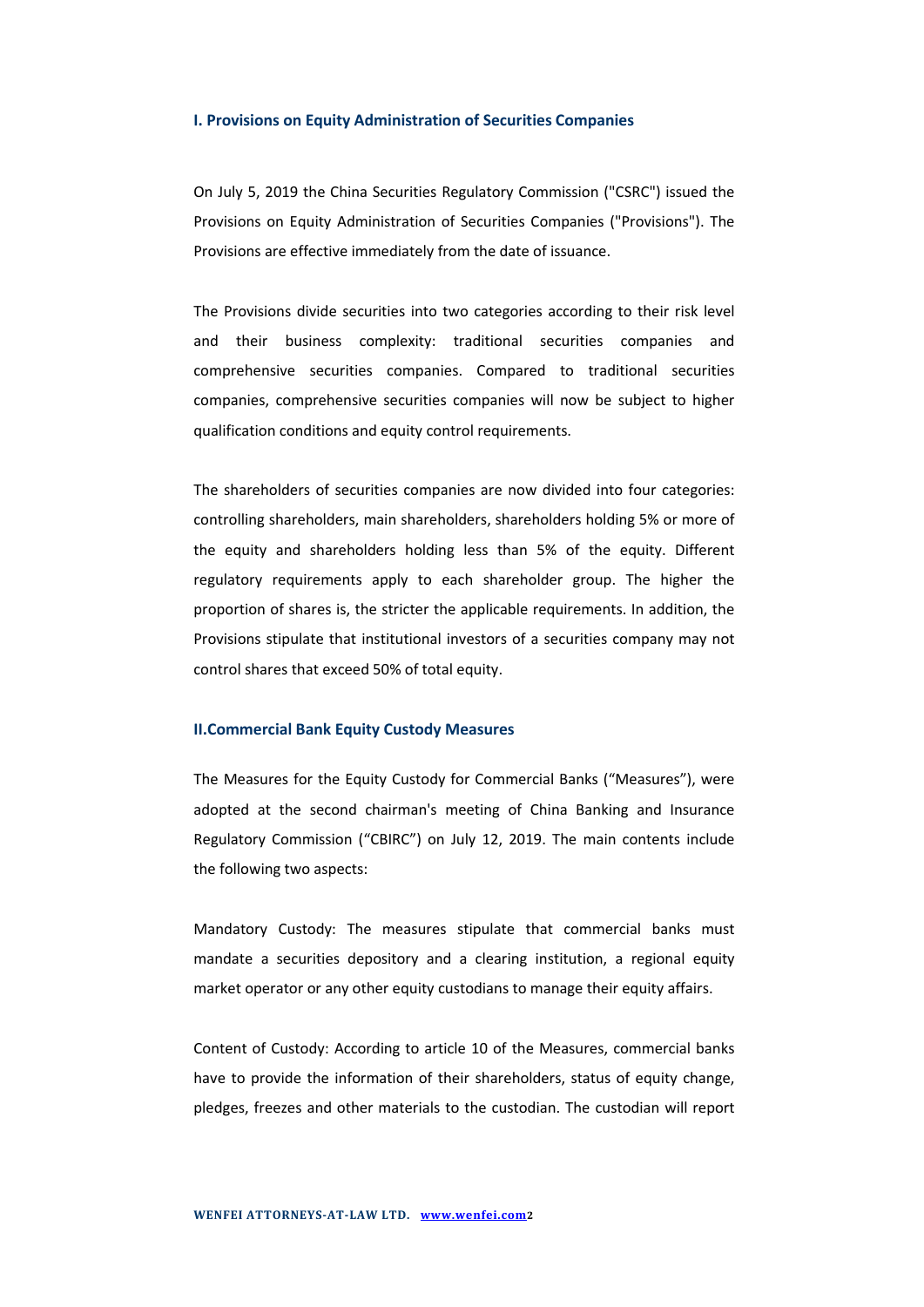relevant information to the CBIRC. If the custodian fails to fulfill its obligations, it risks to be listed on the black list issued by the CBIRC.

## **III.China Announces 11 New Measures for Further Opening of Financial Industry**

On July 20, 2019, The State Council of China unveiled eleven measures to further open financial industry ("11 Measures"). The 11 Measures cover the areas of financial credit rating, wealth management, pension management and currency brokerage.

The 11 Measures present opportunities for foreign investors by expanding business scopes and relaxing the access threshold. Foreign-invested companies e.g. are allowed to run a credit rating business in China such as rating all types of bonds in China's inter-bank bond market and exchange bond market. Further, overseas financial institutions are encouraged to participate in establishing and in investing in pension management companies and currency brokerages business.

## **IV. Reform Plan for Accelerating the Improvement of the Market Player Exit System**

In order to remove so-called zombie enterprises and reduce the exit costs, thirteen different authorities, including the National Development and Reform Commission, have recently jointly issued the Reform Plan for Accelerating the Improvement of the Market Player Withdrawal System ("Reform Plan") on June 22, 2019. The Reform Plan is effective from the date of publication.

The Reform Plan mainly sets out provisions which include regulations on the market exit, improvement of the settlement- and deregistration system and the legal system for bankruptcy.

Regarding market exit channels, the Reform Plan provides further clarification. It provides four different ways of withdrawal, such as: withdrawal through voluntary dissolution, withdrawal by going bankrupt, withdrawal through mandatory dissolution and mandatory withdrawal from certain special fields,